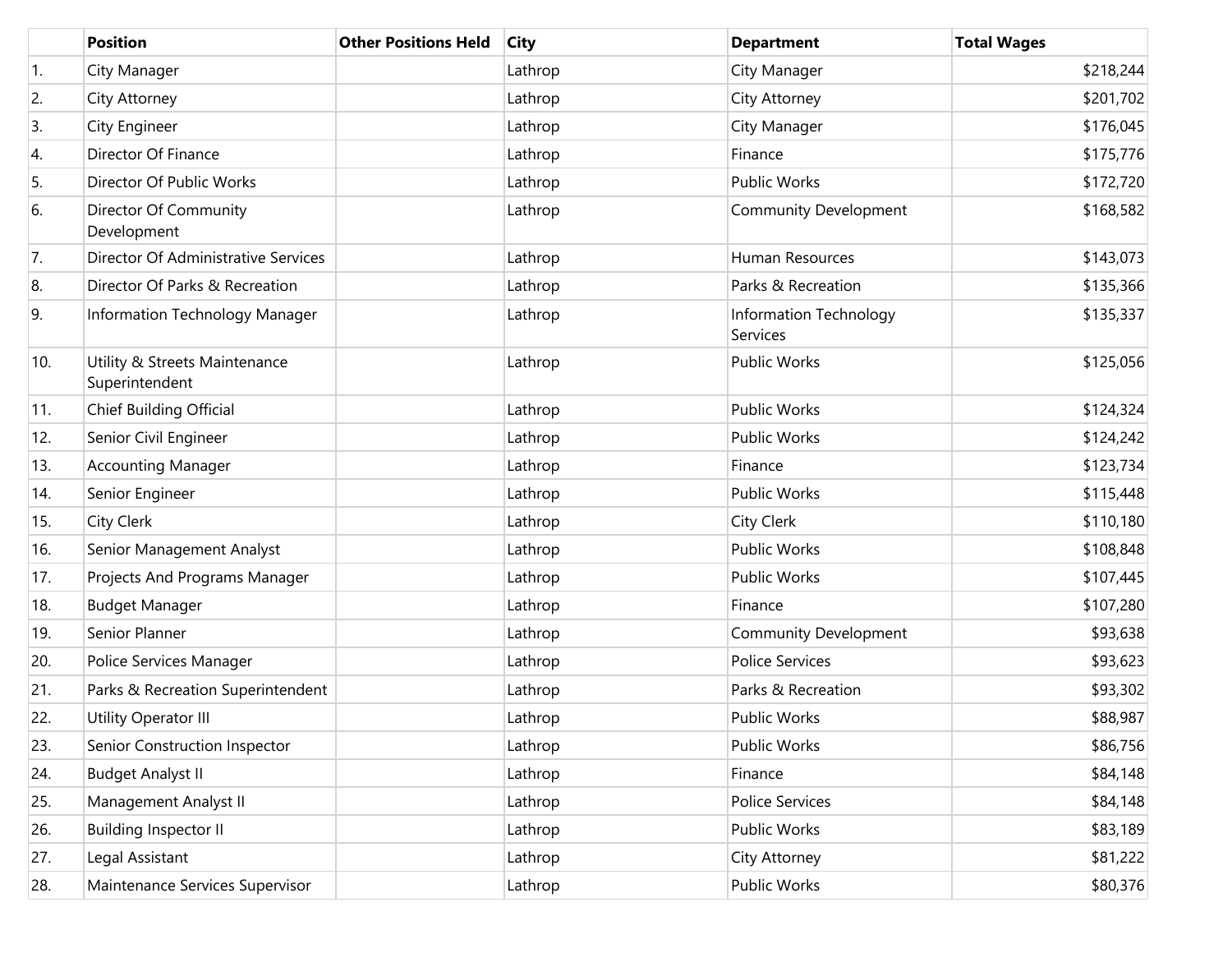| 29. | <b>Executive Assistant</b>      | Lathrop | Parks & Recreation                 | \$79,363 |
|-----|---------------------------------|---------|------------------------------------|----------|
| 30. | Assistant Engineer              | Lathrop | Public Works                       | \$76,532 |
| 31. | <b>Recreation Supervisor</b>    | Lathrop | Parks & Recreation                 | \$74,283 |
| 32. | Utility Operator III            | Lathrop | Public Works                       | \$71,675 |
| 33. | Senior Animal Services Officer  | Lathrop | <b>Animal Services</b>             | \$70,401 |
| 34. | Gis Specialist                  | Lathrop | Information Technology<br>Services | \$70,130 |
| 35. | Senior Administrative Assistant | Lathrop | <b>Community Development</b>       | \$68,637 |
| 36. | Senior Maintenance Worker       | Lathrop | Public Works                       | \$68,446 |
| 37. | Senior Accounting Technician    | Lathrop | Finance                            | \$68,146 |
| 38. | <b>Accounting Technician</b>    | Lathrop | Finance                            | \$65,553 |
| 39. | Senior Administrative Assistant | Lathrop | Finance                            | \$64,171 |
| 40. | Accountant II                   | Lathrop | Finance                            | \$63,852 |
| 41. | Senior Administrative Assistant | Lathrop | Police Services                    | \$62,866 |
| 42. | Senior Administrative Assistant | Lathrop | City Manager                       | \$61,475 |
| 43. | <b>Recreation Coordinator</b>   | Lathrop | Parks & Recreation                 | \$59,803 |
| 44. | <b>Accounting Technician</b>    | Lathrop | Finance                            | \$59,305 |
| 45. | Senior Administrative Assistant | Lathrop | Public Works                       | \$58,060 |
| 46. | Animal Services Officer         | Lathrop | <b>Animal Services</b>             | \$57,893 |
| 47. | Utility Operator II             | Lathrop | Public Works                       | \$57,300 |
| 48. | Senior Maintenance Worker       | Lathrop | Public Works                       | \$57,041 |
| 49. | <b>Utility Operator</b>         | Lathrop | Public Works                       | \$56,068 |
| 50. | Maintenance Worker              | Lathrop | Public Works                       | \$54,828 |
| 51. | Permit Technician               | Lathrop | Public Works                       | \$53,949 |
| 52. | Administrative Assistant II     | Lathrop | Public Works                       | \$51,874 |
| 53. | Maintenance Worker II           | Lathrop | Public Works                       | \$51,269 |
| 54. | Code Compliance Supervisor      | Lathrop | Public Works                       | \$51,267 |
| 55. | Utility Operator I              | Lathrop | Public Works                       | \$50,308 |
| 56. | Maintenance Worker II           | Lathrop | Public Works                       | \$50,006 |
| 57. | Recreation Coordinator          | Lathrop | Parks & Recreation                 | \$49,448 |
| 58. | <b>Accounting Specialist II</b> | Lathrop | Finance                            | \$49,414 |
| 59. | <b>Executive Assistant</b>      | Lathrop | Finance                            | \$48,362 |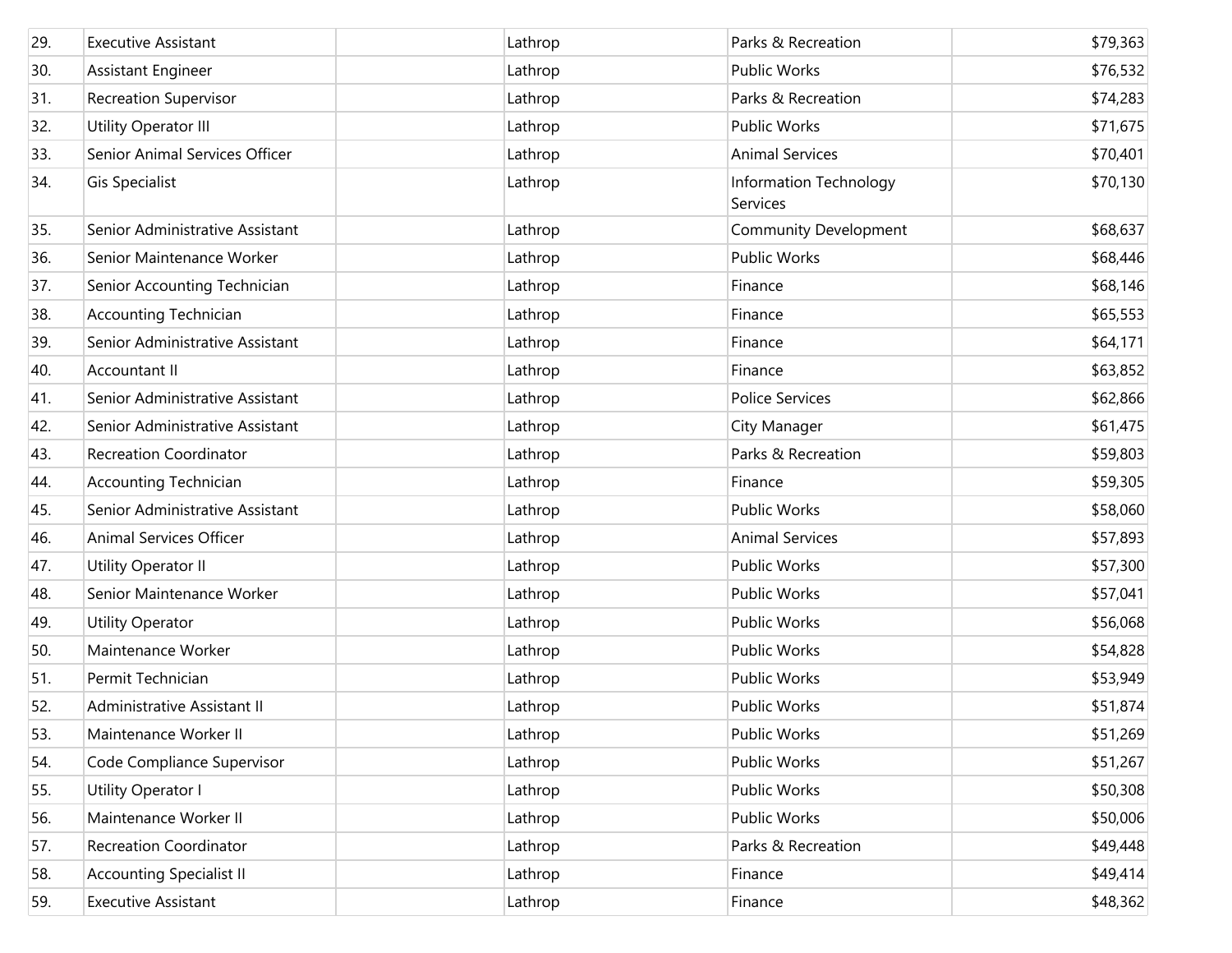| 60. | <b>Accounting Specialist II</b> |                                   | Lathrop | Finance                | \$48,154 |
|-----|---------------------------------|-----------------------------------|---------|------------------------|----------|
| 61. | Senior Center Manager           |                                   | Lathrop | Parks & Recreation     | \$46,028 |
| 62. | Administrative Assistant I      |                                   | Lathrop | Parks & Recreation     | \$45,428 |
| 63. | <b>Recreation Supervisor</b>    |                                   | Lathrop | Parks & Recreation     | \$44,749 |
| 64. | Principal Engineer              |                                   | Lathrop | <b>Public Works</b>    | \$41,617 |
| 65. | Administrative Assistant II     |                                   | Lathrop | <b>Animal Services</b> | \$39,800 |
| 66. | Office Assistant II             |                                   | Lathrop | Parks & Recreation     | \$37,342 |
| 67. | Senior Recreation Leader        |                                   | Lathrop | Parks & Recreation     | \$33,281 |
| 68. | <b>Recreation Leader</b>        | <b>Facility Supervisor</b>        | Lathrop | Parks & Recreation     | \$27,686 |
| 69. | Senior Recreation Leader        |                                   | Lathrop | Parks & Recreation     | \$23,510 |
| 70. | Senior Recreation Leader        |                                   | Lathrop | Parks & Recreation     | \$21,049 |
| 71. | Office Assistant                | Recreation Leader P/T<br>W/O Pers | Lathrop | Parks & Recreation     | \$18,171 |
| 72. | <b>Building Inspector I</b>     |                                   | Lathrop | <b>Public Works</b>    | \$12,649 |
| 73. | Recreation Leader P/T W/O Pers  |                                   | Lathrop | Parks & Recreation     | \$9,242  |
| 74. | <b>Facility Supervisor</b>      |                                   | Lathrop | Parks & Recreation     | \$9,077  |
| 75. | Recreation Leader P/T W/O Pers  |                                   | Lathrop | Parks & Recreation     | \$7,562  |
| 76. | Recreation Leader P/T W/O Pers  |                                   | Lathrop | Parks & Recreation     | \$6,960  |
| 77. | <b>Facility Supervisor</b>      |                                   | Lathrop | Parks & Recreation     | \$6,683  |
| 78. | <b>Facility Supervisor</b>      |                                   | Lathrop | Parks & Recreation     | \$6,668  |
| 79. | Recreation Leader P/T W/O Pers  |                                   | Lathrop | Parks & Recreation     | \$6,030  |
| 80. | Recreation Leader P/T W/O Pers  |                                   | Lathrop | Parks & Recreation     | \$5,502  |
| 81. | Recreation Leader P/T W/O Pers  |                                   | Lathrop | Parks & Recreation     | \$4,933  |
| 82. | <b>Facility Supervisor</b>      |                                   | Lathrop | Parks & Recreation     | \$4,618  |
| 83. | <b>Recreation Coordinator</b>   |                                   | Lathrop | Parks & Recreation     | \$4,136  |
| 84. | City Council                    |                                   | Lathrop | City Council           | \$3,600  |
| 85. | City Council                    |                                   | Lathrop | City Council           | \$3,600  |
| 86. | City Council                    |                                   | Lathrop | City Council           | \$3,600  |
| 87. | Mayor                           |                                   | Lathrop | <b>City Council</b>    | \$3,600  |
| 88. | Recreation Leader P/T W/O Pers  |                                   | Lathrop | Parks & Recreation     | \$3,298  |
| 89. | <b>Recreation Supervisor</b>    |                                   | Lathrop | Parks & Recreation     | \$3,196  |
| 90. | City Council                    |                                   | Lathrop | City Council           | \$3,150  |